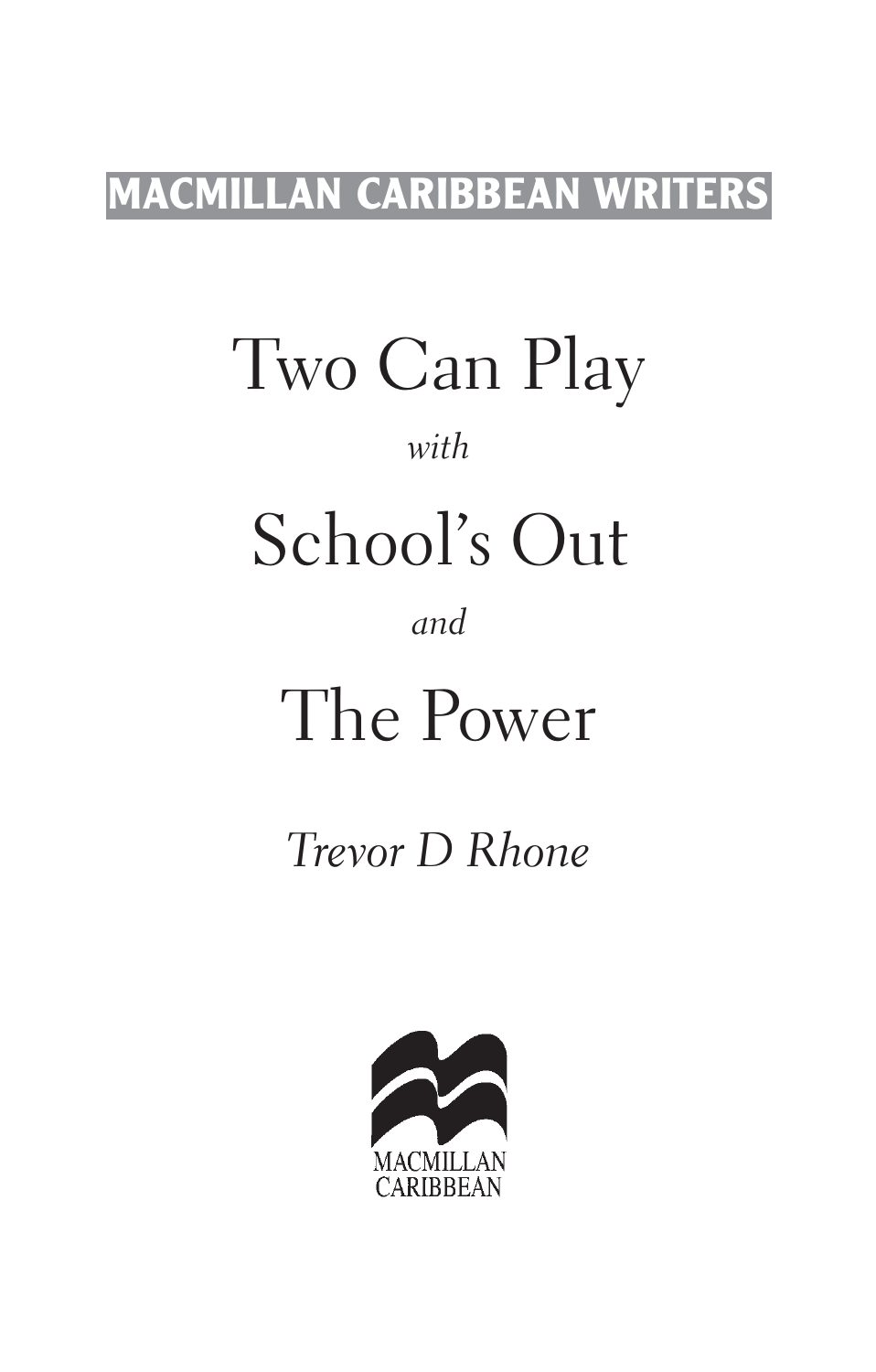Macmillan Education 4 Crinan Street London N1 9XW A division of Macmillan Publishers Limited Companies and representatives throughout the world

www.macmillan-caribbean.com

ISBN: 978-1-4050-5746-2

Text © Trevor Rhone

*School's Out* was first published in 1981 in the collection "Old Story Time and other plays", published by Longman, Burnt Mill, Harlow, Essex, CM20 2JE, England. © 1981

*Two Can Play* was first published in 1984 by Ket Enterprise, 600 Cooper Drive, Lexington, KY 40502, USA. © 1984

*The Power* was first broadcast 4th October 1992 on BBC Radio 5. © 1992

Introduction © Judy Stone 2008

Design and illustration © Macmillan Publishers Limited 2008

All rights reserved; no part of this publication may be reproduced, stored in a retrieval system, transmitted in any form or by any means, electronic, mechanical, photocopying, recording, or otherwise, without the prior written permission of the publishers.

Typeset by EXPO Holdings Cover design by John Barker Cover photographs by Monica daSilva

Printed and bound in Hong Kong

2012 2011 2010 2009 2008 10 9 8 7 6 5 4 3 2 1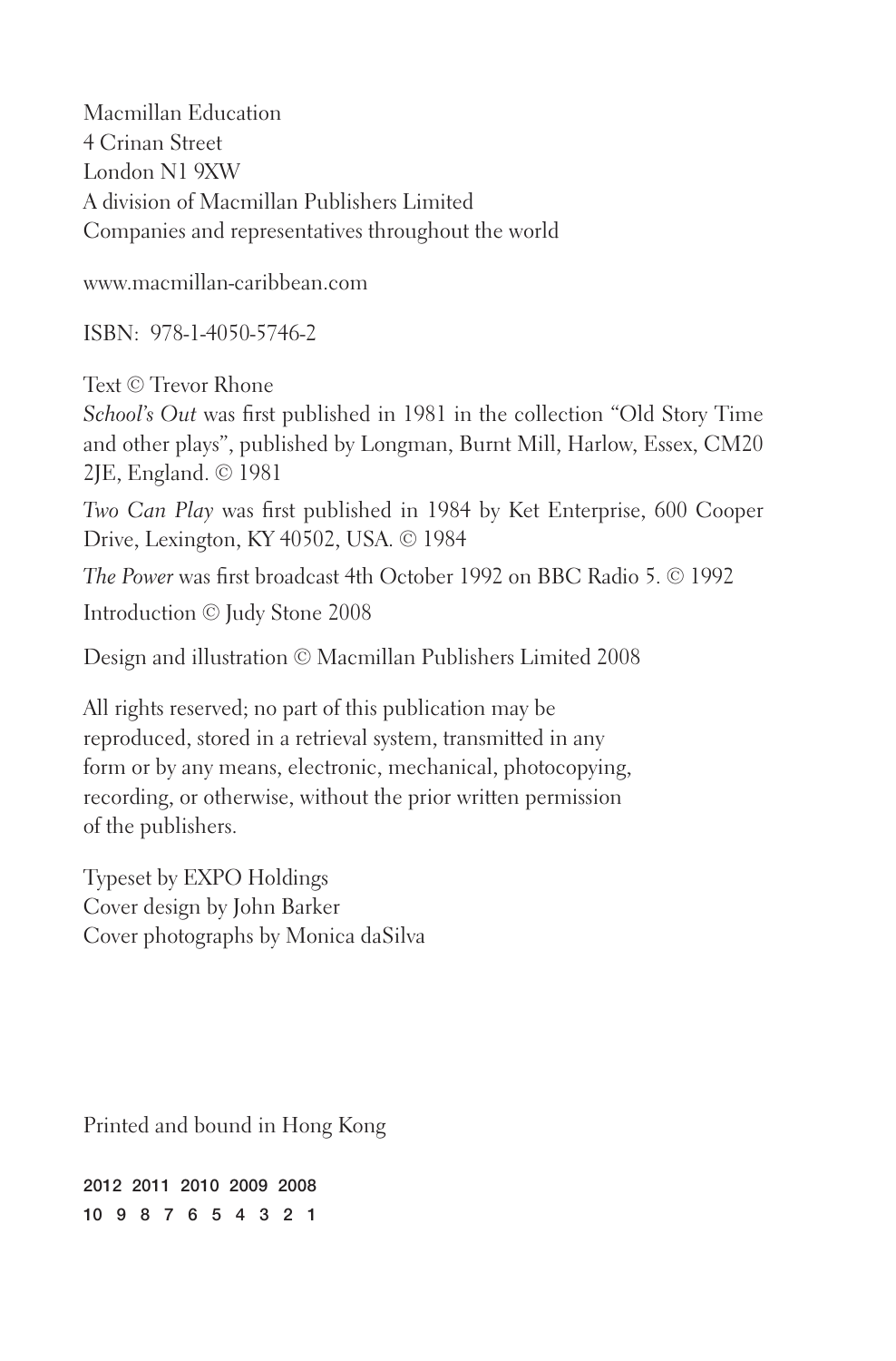## **Contents**

| Introduction | $\overline{\mathrm{vi}}$ |
|--------------|--------------------------|
| Two Can Play | 1                        |
| School's Out | 73                       |
| The Power    | 143                      |
| Glossary     | 172                      |